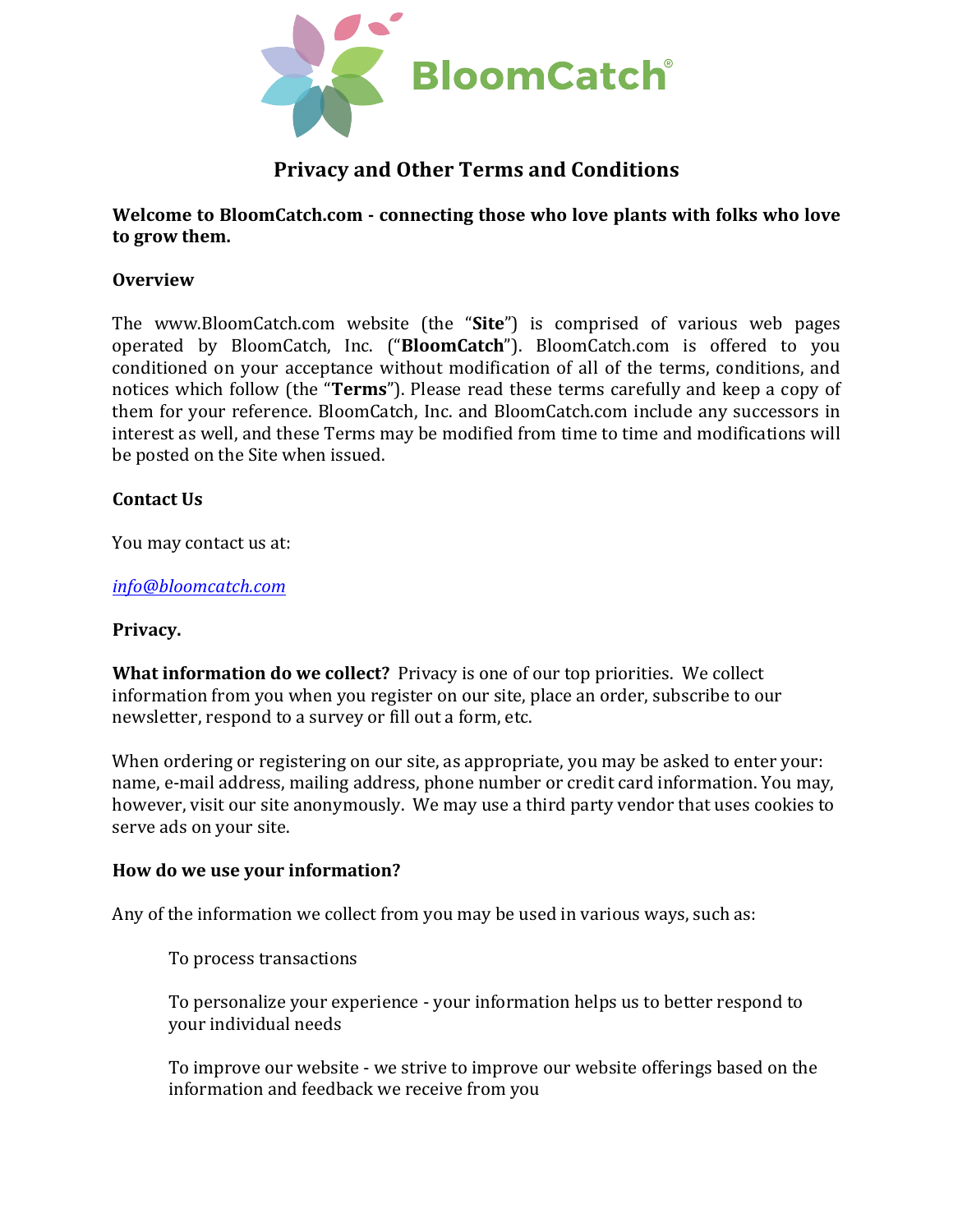To improve customer service - your information helps us to more effectively respond to your customer service requests and support needs

[Optional Language Your information, whether public or private, will not be sold, *exchanged, transferred, or given to any other company for any reason whatsoever,* without your consent, other than for the express purpose of delivering the purchased *product or service requested.]* 

To send periodic emails

The email address you provide for order processing, only will be used to send you information and updates pertaining to your order.

### How do we protect your information?

We implement a variety of security measures to maintain the safety of your personal information when you place an order or enter, submit, or access your personal information.

*We offer the use of a secure server. All supplied sensitive/credit information is transmitted via Secure Socket Layer (SSL)* technology and then encrypted into our Payment gateway *providers database intended to be accessible only by those authorized with special access* rights to such systems, and they are required to keep the information confidential.

After a transaction, your private information (credit cards, social security numbers, financials, *etc.)* will not be stored on our servers.

#### **Do we use cookies?**

Yes. Cookies are small files that a site or its service provider transfers to your computer's hard drive through your Web browser (if you allow them) that enables the sites or service providers systems to recognize your browser and capture and remember certain information

We use cookies to help us remember and process the items in your shopping cart, understand and save your preferences for future visits, keep track of advertisements and compile aggregate data about site traffic and site interaction so that we can offer better site experiences and tools in the future. We may contract with third-party service providers to assist us in better understanding our site visitors. These service providers are not permitted to use the information collected on our behalf except to help us conduct and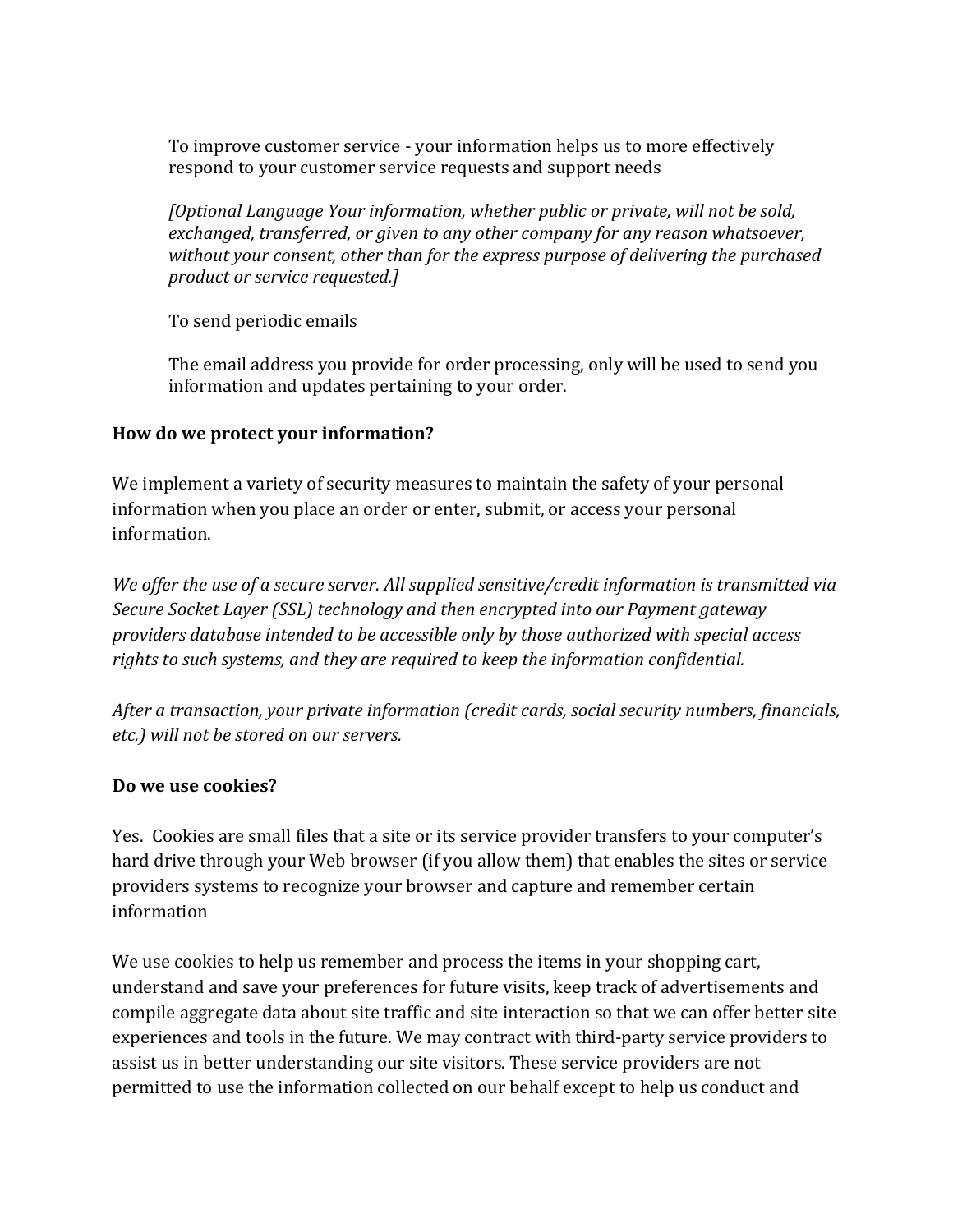improve our business.

If you prefer, you can choose to have your computer warn you each time a cookie is being sent, or you can choose to turn off all cookies via your browser settings. Like most websites, if you turn your cookies off, some of our services may not function properly. *However, you can still place orders over the telephone or by contacting customer service.* 

## Do we disclose any information to outside parties?

We do not sell, trade, or otherwise transfer to outside parties your personally identifiable information. This does not include trusted third parties who assist us in operating our website, conducting our business, or servicing you, so long as those parties agree to keep this information confidential. We also may release your information when we believe release is appropriate to comply with the law, enforce our site policies, or protect ours or others rights, property, or safety. However, non-personally identifiable visitor information may be provided to other parties for marketing, advertising, or other uses.

## **Third party links**

Occasionally, at our discretion, we may include or offer third party products or services on our website. These third-party sites have separate and independent privacy policies. We therefore assume no responsibility or liability for the content and activities of these linked sites and you agree to hold us harmless for third party activities. Nonetheless, we seek to protect the integrity of our site and welcome any feedback about these sites.

## **California Online Privacy Protection Act Compliance**

*Because* we value your privacy we have taken the necessary precautions to be in compliance with the California Online Privacy Protection Act. We therefore will not distribute your *personal information to outside parties without your consent. As part of the California Online Privacy Protection Act, all users of our site may make any changes to their information at any* time by logging into their User Profile.

## **Children's' Online Privacy Protection Act Compliance**

We are in compliance with the requirements of COPPA (Children's' Online Privacy Protection Act), we take steps to not collect any information from anyone under 13 years of age. Our website, products and services are all directed to people who are at least 13 years old or older.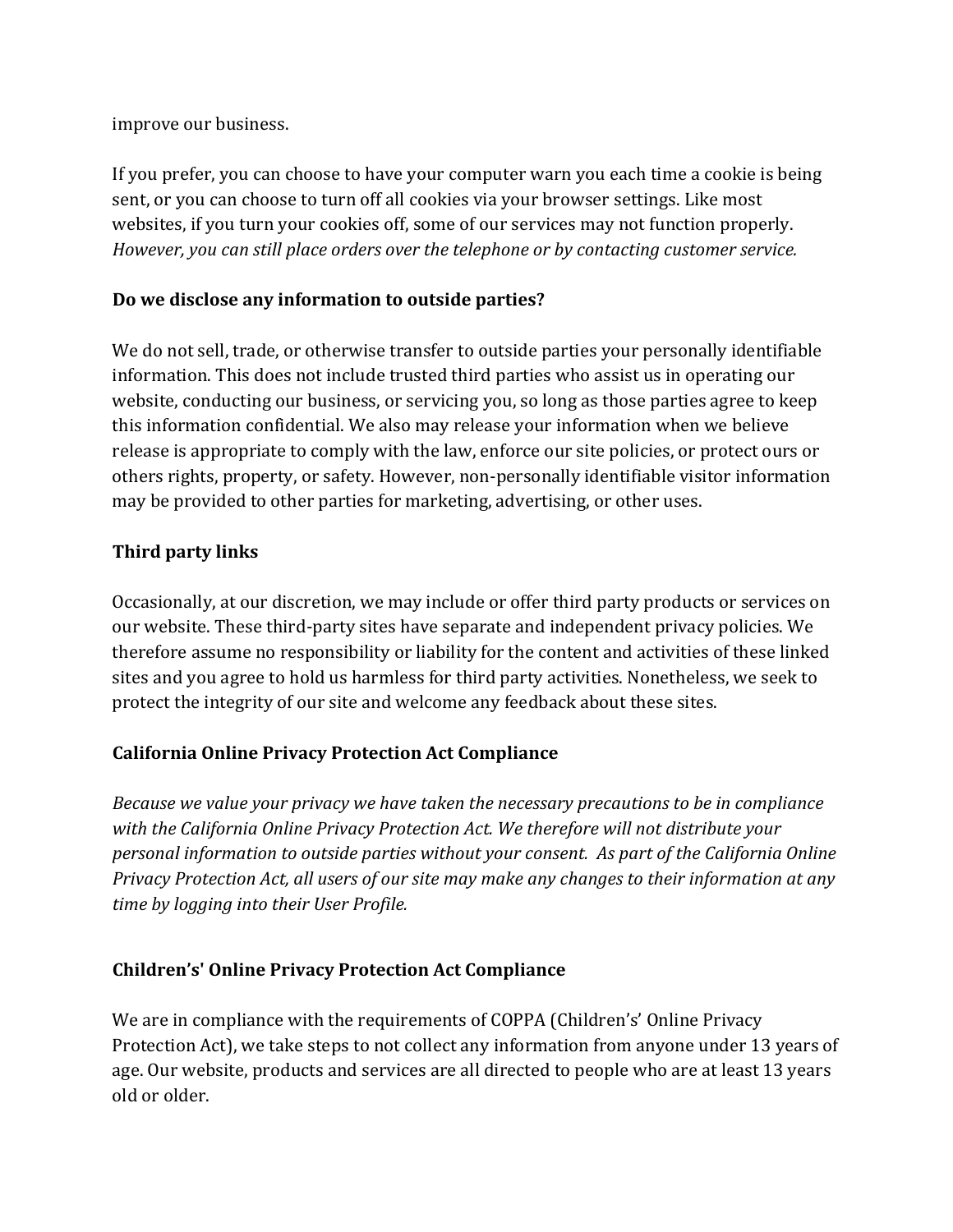### **Online Privacy Policy Only**

This online privacy policy applies only to information collected through our website and not to information collected offline.

#### **Electronic Communications**

Visiting www.BloomCatch.com or sending emails to BloomCatch.com constitutes electronic communications. You consent to receive electronic communications and you agree that all agreements, notices, disclosures and other communications that we provide to you electronically, via email and on the Site, satisfy any legal requirement that such communications be in writing.

*BloomCatch does not knowingly collect, either online or offline, personal information from persons under the age of thirteen. If you are under 18, you may use www.BloomCatch.com only with permission of a parent or guardian.*

### Links to third party sites/Third party services

www.BloomCatch.com may contain links to other websites ("Linked Sites"). The Linked Sites are not under the control of BloomCatch and BloomCatch is not responsible for the contents of any Linked Site, including without limitation any link contained in a Linked Site, or any changes or updates to a Linked Site. BloomCatch is providing these links to you only as a convenience, and the inclusion of any link does not imply endorsement by BloomCatch of the site or any association with its operators.

Certain services made available via BloomCatch.com are delivered by third party sites and organizations. By using any product, service or functionality originating from the www.BloomCatch.com domain, you hereby acknowledge and consent that BloomCatch may share such information and data with any third party with whom BloomCatch has a contractual relationship to provide the requested product, service or functionality on behalf of www.BloomCatch.com users and customers.

#### **No unlawful or prohibited use/Intellectual Property**

You are granted a non-exclusive, non-transferable, revocable license to access and use www.BloomCatch.com strictly in accordance with these terms of use. As a condition of your use of the Site, you warrant to BloomCatch that you will not use the Site for any purpose that is unlawful or prohibited by these Terms. You may not use the Site in any manner which could damage, disable, overburden, or impair the Site or interfere with any other party's use and enjoyment of the Site. You may not obtain or attempt to obtain any materials or information through any means not intentionally made available or provided for through the Site.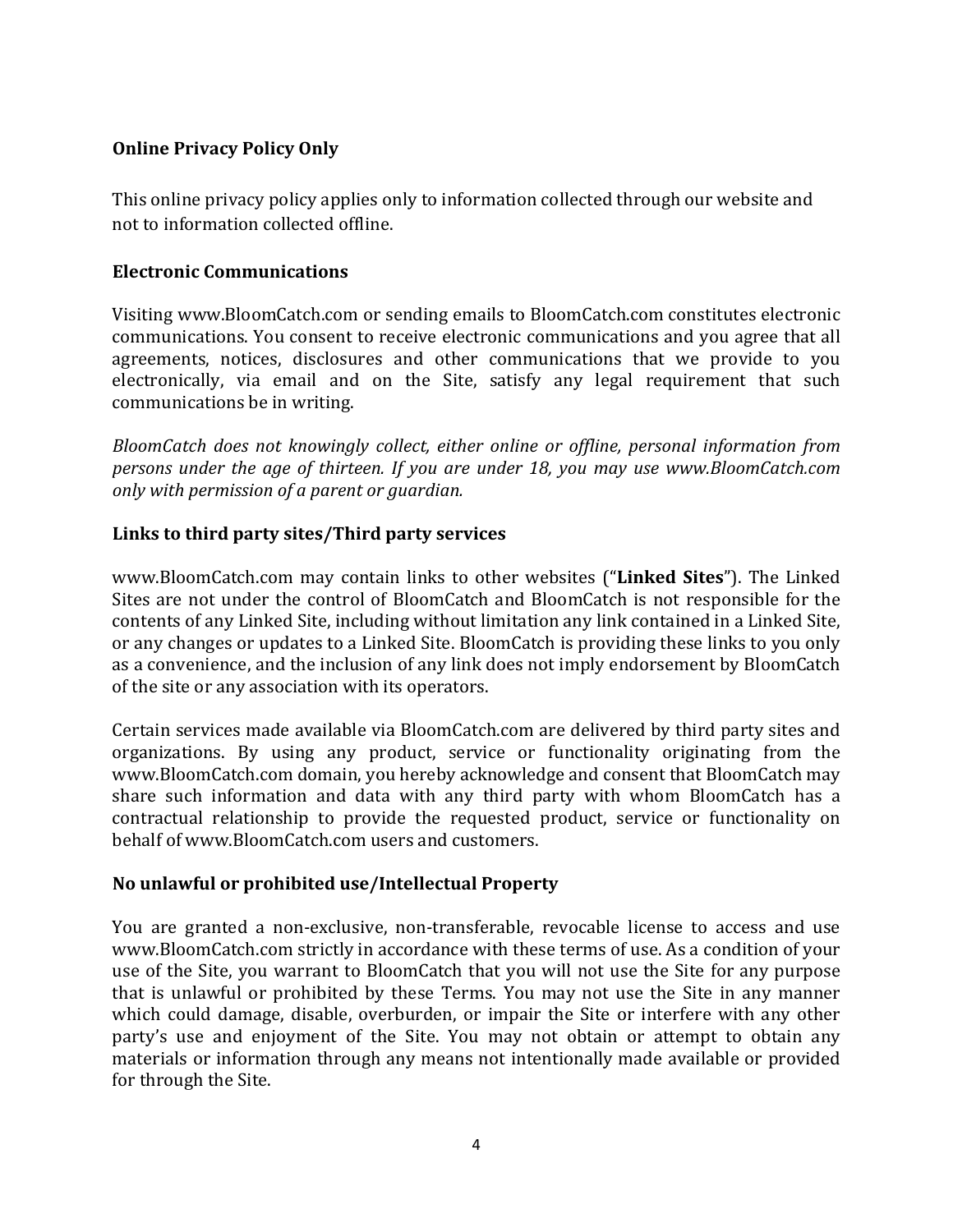All content included as part of the Service, such as text, graphics, logos, images, as well as the compilation thereof, and any software used on the Site, are the property of BloomCatch or its suppliers and protected by copyright and other laws that protect intellectual property and proprietary rights. You agree to observe and abide by all copyright and other proprietary notices, legends or other restrictions contained in any such content and will not make any changes to them.

You will not modify, publish, transmit, reverse engineer, participate in the transfer or sale, create derivative works, or in any way exploit any of the content, in whole or in part, found on the Site. BloomCatch's content is not for resale. Your use of the Site does not entitle you to make any unauthorized use of any protected content, and in particular you will not delete or alter any proprietary rights or attribution notices in any content. You will use protected content solely for your personal use, and will make no other use of the content without the express written permission of BloomCatch and the copyright owner. You agree that you do not acquire any ownership rights in any protected content. We do not grant you any licenses, express or implied, to the intellectual property of BloomCatch or our licensors except as expressly authorized by these Terms.

#### Use of communication services

The Site may contain bulletin board services, chat areas, news groups, forums, communities, personal web pages, calendars, and/or other message or communication facilities designed to enable you to communicate with the public at large or with a group (collectively, "**Communication Services**"), you agree to use the Communication Services only to post, send and receive messages and material that are proper and related to the particular Communication Service.

We reserve all rights to be able to remove communications that are inappropriate.

By way of example, and not as a limitation, you agree that when using a Communication Service, you will not: defame, abuse, harass, stalk, threaten or otherwise violate the legal rights (such as rights of privacy and publicity) of others; publish, post, upload, distribute or disseminate any inappropriate, profane, defamatory, infringing, obscene, indecent or unlawful topic, name, material or information; upload files that contain software or other material protected by intellectual property laws (or by rights of privacy of publicity) unless you own or control the rights thereto or have received all necessary consents; upload files that contain viruses, corrupted files, malware, or any other similar software or programs that may damage the operation of BloomCatch's or another's computer; advertise or offer to sell or buy any goods or services for any business purpose, unless such Communication Service specifically allows such messages; conduct or forward surveys, contests, pyramid schemes or chain letters; download any file posted by another user of a Communication Service that you know, or reasonably should know, cannot be legally distributed in such manner; falsify or delete any author attributions, legal or other proper notices or proprietary designations or labels of the origin or source of software or other material contained in a file that is uploaded, restrict or inhibit any other user from using and enjoying the Communication Services; violate any code of conduct or other guidelines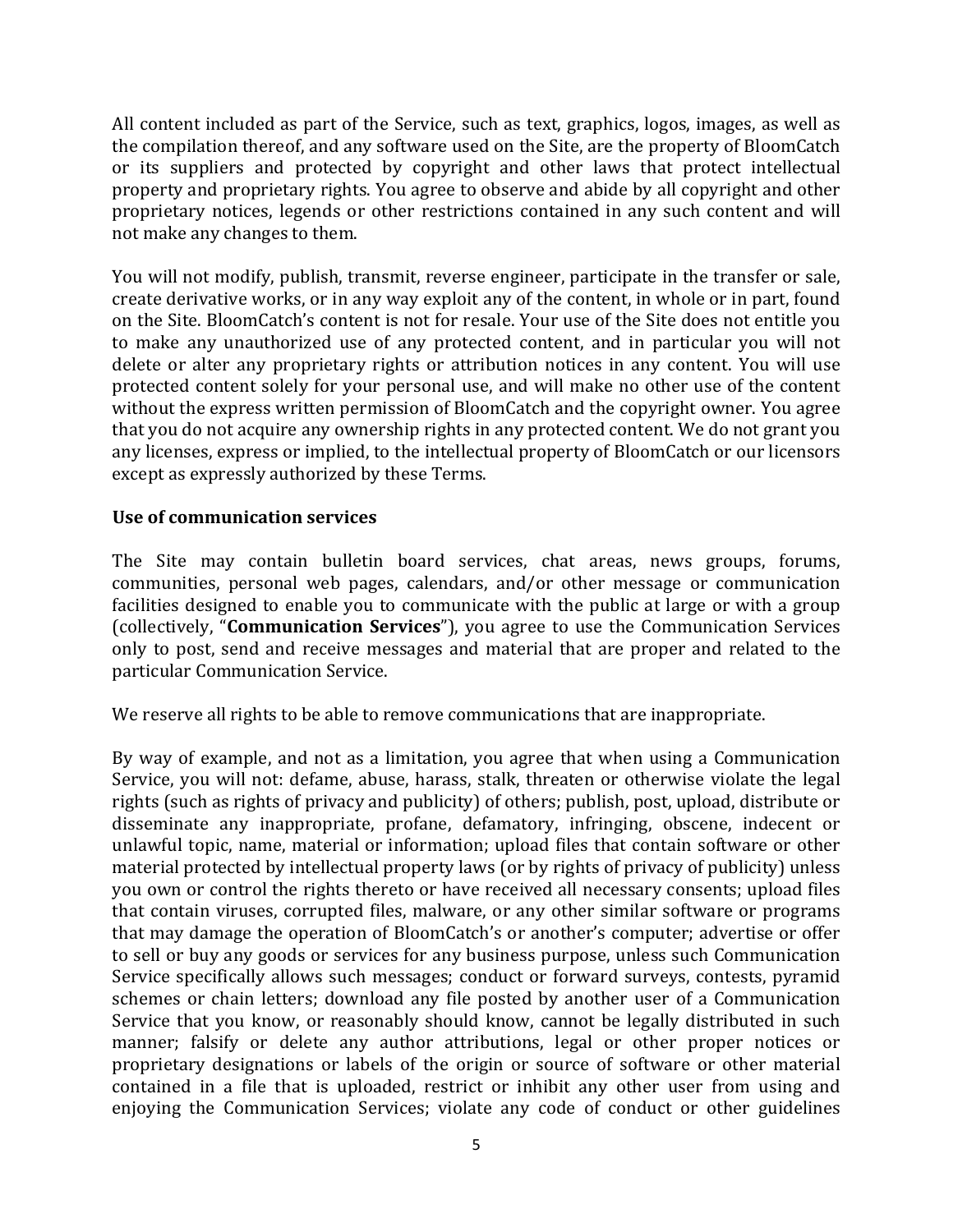which may be applicable for any particular Communication Service; harvest or otherwise collect information about others, including e-mail addresses, without their consent; violate any applicable laws or regulations.

BloomCatch has no obligation to monitor the Communication Services. However, BloomCatch reserves the right to review materials posted to a Communication Service and to remove any materials in its sole discretion. BloomCatch reserves the right to terminate your access to any or all of the Communication Services at any time without notice for any reason whatsoever.

BloomCatch reserves the right at all times to disclose any information as necessary to satisfy any applicable law, regulation, legal process or governmental request, or to edit, refuse to post or to remove any information or materials, in whole or in part, in BloomCatch's sole discretion.

Always use caution when giving out any personally identifying information about yourself or your children in any Communication Service. BloomCatch does not control or endorse the content, messages or information found in any Communication Service and, therefore, BLOOMCATCH SPECIFICALLY DISCLAIMS ANY LIABILITY WITH REGARD TO THE COMMUNICATION SERVICES AND ANY ACTIONS RESULTING FROM YOUR PARTICIPATION IN ANY COMMUNICATION SERVICE. Managers and hosts are not authorized BloomCatch spokespersons, and their views do not necessarily reflect those of BloomCatch.

Materials uploaded to a Communication Service may be subject to posted limitations on usage, reproduction and/or dissemination. You are responsible for adhering to such limitations if you upload the materials.

#### **Materials provided to BloomCatch.com or posted on any BloomCatch web page**

BloomCatch does not claim ownership of the materials you provide to BloomCatch.com (including feedback and suggestions) or post, upload, input or submit to any BloomCatch Site or our associated services (collectively "Submissions"). However, by posting, uploading, inputting, providing or submitting your Submission you are granting BloomCatch, our affiliated companies and necessary sub licensees permission to use your Submission in connection with the operation of their Internet businesses including, without limitation, the rights to: copy, distribute, transmit, publicly display, publicly perform, reproduce, edit, translate and reformat your Submission; and to publish your name in connection with your Submission.

No compensation will be paid with respect to the use of your Submission, as provided herein. BloomCatch is under no obligation to post or use any Submission you may provide and may remove any Submission at any time in BloomCatch's sole discretion.

By posting, uploading, inputting, providing or submitting your Submission you warrant and represent that you own or otherwise control all of the rights to your Submission as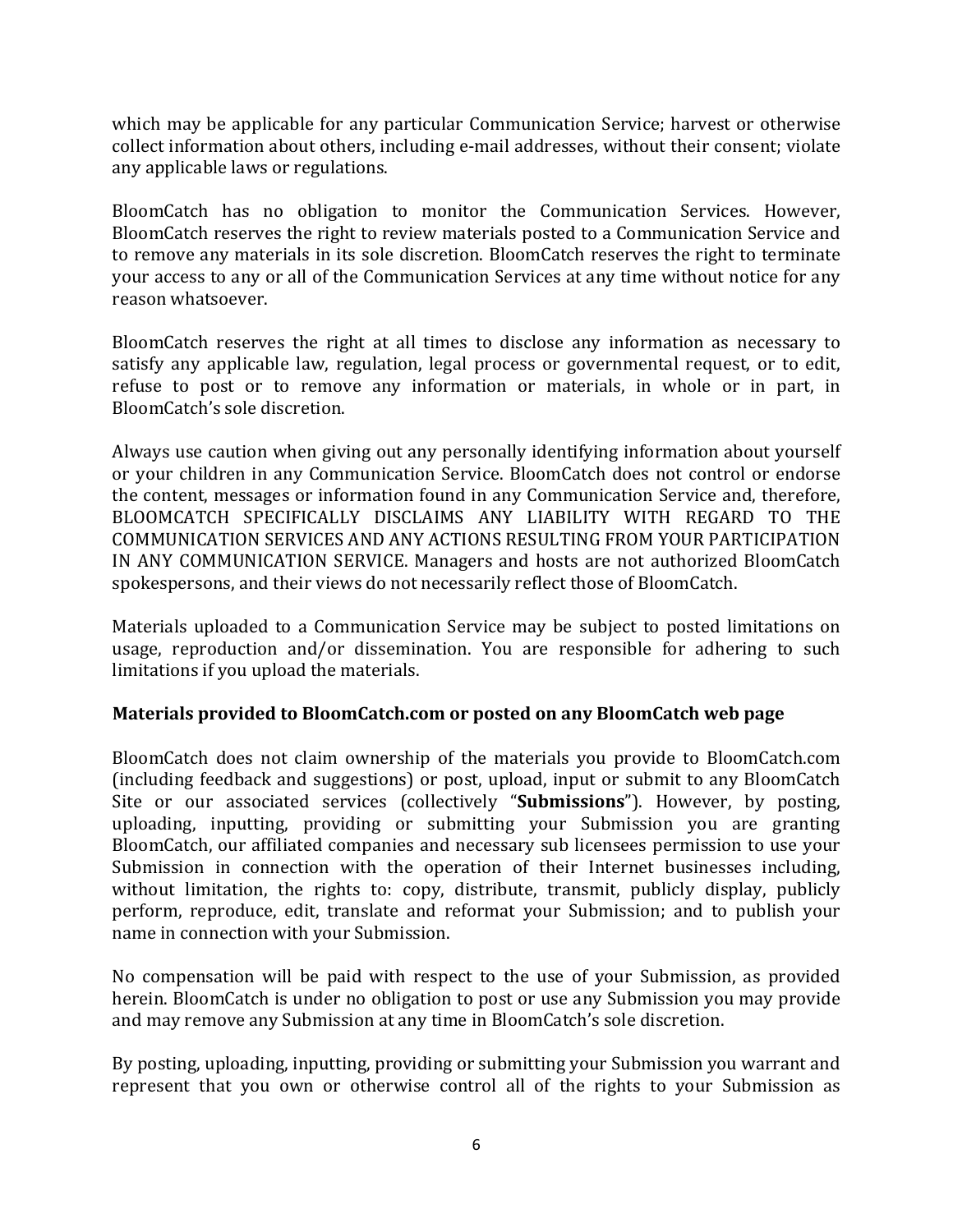described in this section including, without limitation, all the rights necessary for you to provide, post, upload, input or submit the Submissions.

#### **International Users**

The Service is controlled, operated and administered by BloomCatch from our offices within the USA. If you access the Service from a location outside the USA, you are responsible for compliance with all local laws. You agree that you will not use the BloomCatch Content accessed through BloomCatch.com in any country or in any manner prohibited by any applicable laws, restrictions or regulations.

#### **Indemnification**

YOU AGREE TO INDEMNIFY, DEFEND AND HOLD HARMLESS BLOOMCATCH, ITS OFFICERS, DIRECTORS, EMPLOYEES, AGENTS AND THIRD PARTIES, FOR ANY CLAIMS, LOSSES, COSTS, LIABILITIES AND EXPENSES (INCLUDING REASONABLE ATTORNEYS' FEES) RELATING TO OR ARISING OUT OF YOUR USE OF OR INABILITY TO USE THE SITE OR SERVICES, ANY USER POSTINGS MADE BY YOU, YOUR VIOLATION OF ANY TERMS OF THIS AGREEMENT OR YOUR VIOLATION OF ANY RIGHTS OF A THIRD PARTY, OR YOUR VIOLATION OF ANY APPLICABLE LAWS, RULES OR REGULATIONS. BLOOMCATCH RESERVES THE RIGHT, AT ITS OWN COST, TO ASSUME THE EXCLUSIVE DEFENSE AND CONTROL OF ANY MATTER OTHERWISE SUBJECT TO INDEMNIFICATION BY YOU, IN WHICH EVENT YOU WILL FULLY COOPERATE WITH BLOOMCATCH IN ASSERTING ANY AVAILABLE DEFENSES.

#### **Liability disclaimer**

THE INFORMATION, SOFTWARE, PRODUCTS, AND SERVICES INCLUDED IN OR AVAILABLE THROUGH THE SITE MAY INCLUDE INACCURACIES OR TYPOGRAPHICAL ERRORS. CHANGES ARE PERIODICALLY ADDED TO THE INFORMATION HEREIN. BLOOMCATCH AND/OR ITS SUPPLIERS MAY MAKE IMPROVEMENTS AND/OR CHANGES IN THE SITE AT ANY TIME.

BLOOMCATCH AND/OR ITS SUPPLIERS MAKE NO REPRESENTATIONS ABOUT THE SUITABILITY, RELIABILITY, AVAILABILITY, TIMELINESS, AND ACCURACY OF THE INFORMATION, SOFTWARE, PRODUCTS, SERVICES AND RELATED GRAPHICS CONTAINED ON THE SITE FOR ANY PURPOSE. TO THE MAXIMUM EXTENT PERMITTED BY APPLICABLE LAW, ALL SUCH INFORMATION, SOFTWARE, PRODUCTS, SERVICES AND RELATED GRAPHICS ARE PROVIDED "AS IS" WITHOUT WARRANTY OR CONDITION OF ANY KIND. BLOOMCATCH AND/OR ITS SUPPLIERS HEREBY DISCLAIM ALL WARRANTIES AND CONDITIONS WITH REGARD TO THIS INFORMATION, SOFTWARE, PRODUCTS, SERVICES AND RELATED GRAPHICS, INCLUDING ALL IMPLIED WARRANTIES OR CONDITIONS OF MERCHANTABILITY, FITNESS FOR A PARTICULAR PURPOSE, TITLE AND NON-INFRINGEMENT.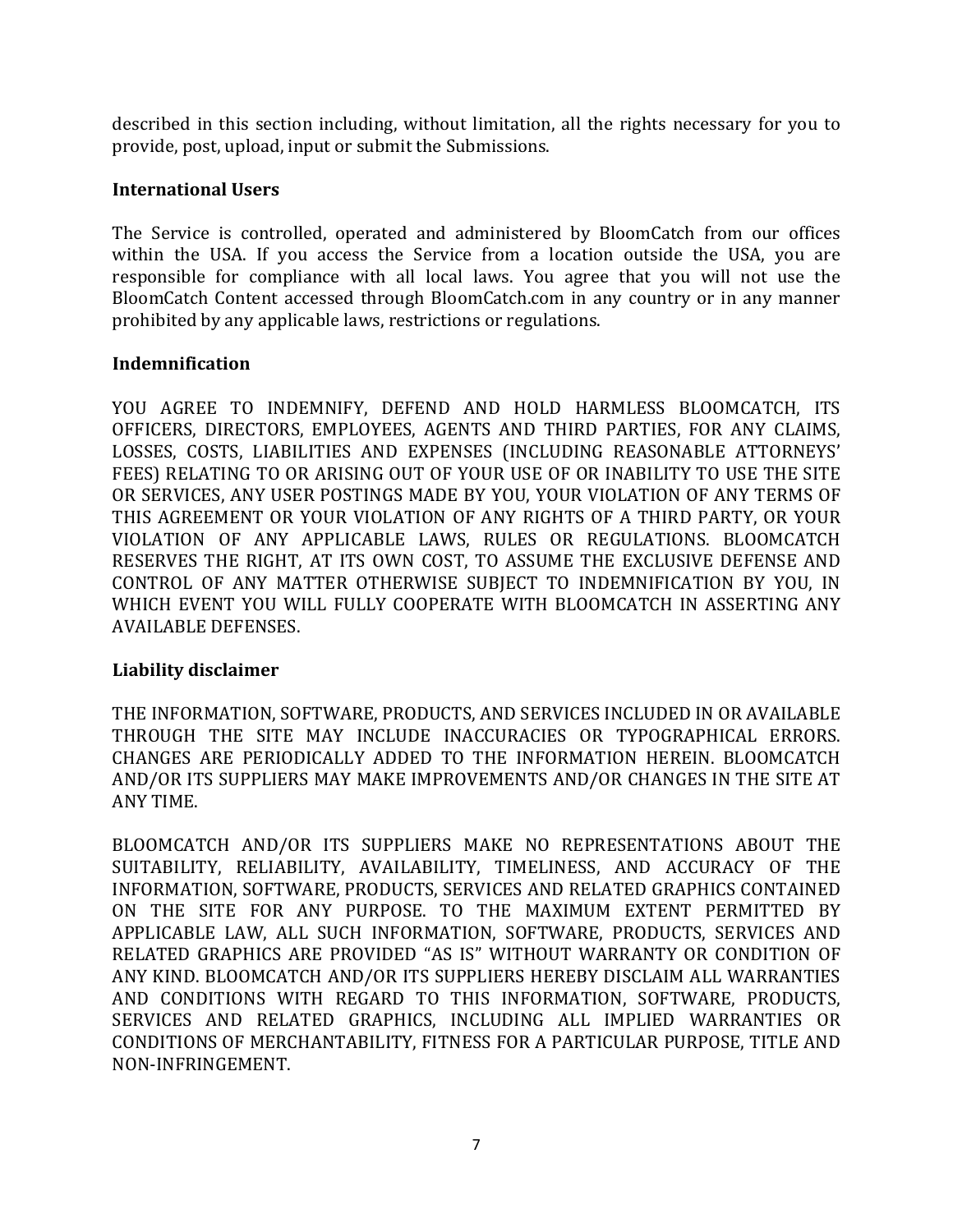TO THE MAXIMUM EXTENT PERMITTED BY APPLICABLE LAW, IN NO EVENT SHALL BLOOMCATCH AND/OR ITS SUPPLIERS BE LIABLE FOR ANY DIRECT, INDIRECT, PUNITIVE, INCIDENTAL, SPECIAL, CONSEQUENTIAL DAMAGES OR ANY DAMAGES WHATSOEVER, INCLUDING, WITHOUT LIMITATION, DAMAGES FOR LOSS OF USE, DATA OR PROFITS, ARISING OUT OF OR IN ANY WAY CONNECTED WITH THE USE OR PERFORMANCE OF THE SITE, WITH THE DELAY OR INABILITY TO USE THE SITE OR RELATED SERVICES, THE PROVISION OF OR FAILURE TO PROVIDE SERVICES, OR FOR ANY INFORMATION, SOFTWARE, PRODUCTS, SERVICES AND RELATED GRAPHICS OBTAINED THROUGH THE SITE, OR OTHERWISE ARISING OUT OF THE USE OF THE SITE. WHETHER BASED ON CONTRACT, TORT, NEGLIGENCE, STRICT LIABILITY OR OTHERWISE, EVEN IF BLOOMCATCH. OR ANY OF ITS SUPPLIERS HAS BEEN ADVISED OF THE POSSIBILITY OF DAMAGES. BECAUSE SOME STATES/JURISDICTIONS DO NOT ALLOW THE EXCLUSION OR LIMITATION OF LIABILITY FOR CONSEQUENTIAL OR INCIDENTAL DAMAGES, THE ABOVE LIMITATION MAY NOT APPLY TO YOU. IF YOU ARE DISSATISFIED WITH ANY PORTION OF THE SITE, OR WITH ANY OF THESE TERMS OF USE, YOUR SOLE AND EXCLUSIVE REMEDY IS TO DISCONTINUE USING THE SITE. ANY ACTIONS BROUGHT AGAINST BLOOMCATCH SHALL BE BROUGHT IN NORTHERN VIRGINIA, USING VIRGINIA LAW WITHOUT APPLICATION OF CONFLICTS OF LAWS DOCTRINES. YOU AGREE TO WAIVE TRIAL BY JURY.

#### **Termination/access restriction**

BloomCatch reserves the right, in its sole discretion, to terminate your access to the Site and the related services or any portion thereof at any time, without notice. Use of the Site is unauthorized in any jurisdiction that does not give effect to all provisions of these Terms, including, without limitation, this section.

You agree that no joint venture, partnership, employment, or agency relationship exists between you and BloomCatch as a result of this agreement or use of the Site. BloomCatch's performance of these Terms is subject to existing laws and legal process, and nothing contained in this agreement is in derogation of BloomCatch's right to comply with governmental, court and law enforcement requests or requirements relating to your use of the Site or information provided to or gathered by BloomCatch with respect to such use. If any part of this agreement is determined to be invalid or unenforceable pursuant to applicable law including, but not limited to, the warranty disclaimers and liability limitations set forth above, then the invalid or unenforceable provision will be deemed superseded by a valid, enforceable provision that most closely matches the intent of the original provision and the remainder of the agreement shall continue in effect.

Unless otherwise specified herein, this agreement constitutes the entire agreement between the user and BloomCatch with respect to the Site and it supersedes all prior or contemporaneous communications and proposals, whether electronic, oral or written, between the user and BloomCatch with respect to the Site. A printed version of this agreement and of any notice given in electronic form shall be admissible in judicial or administrative proceedings based upon or relating to this agreement to the same extent an d subject to the same conditions as other business documents and records originally